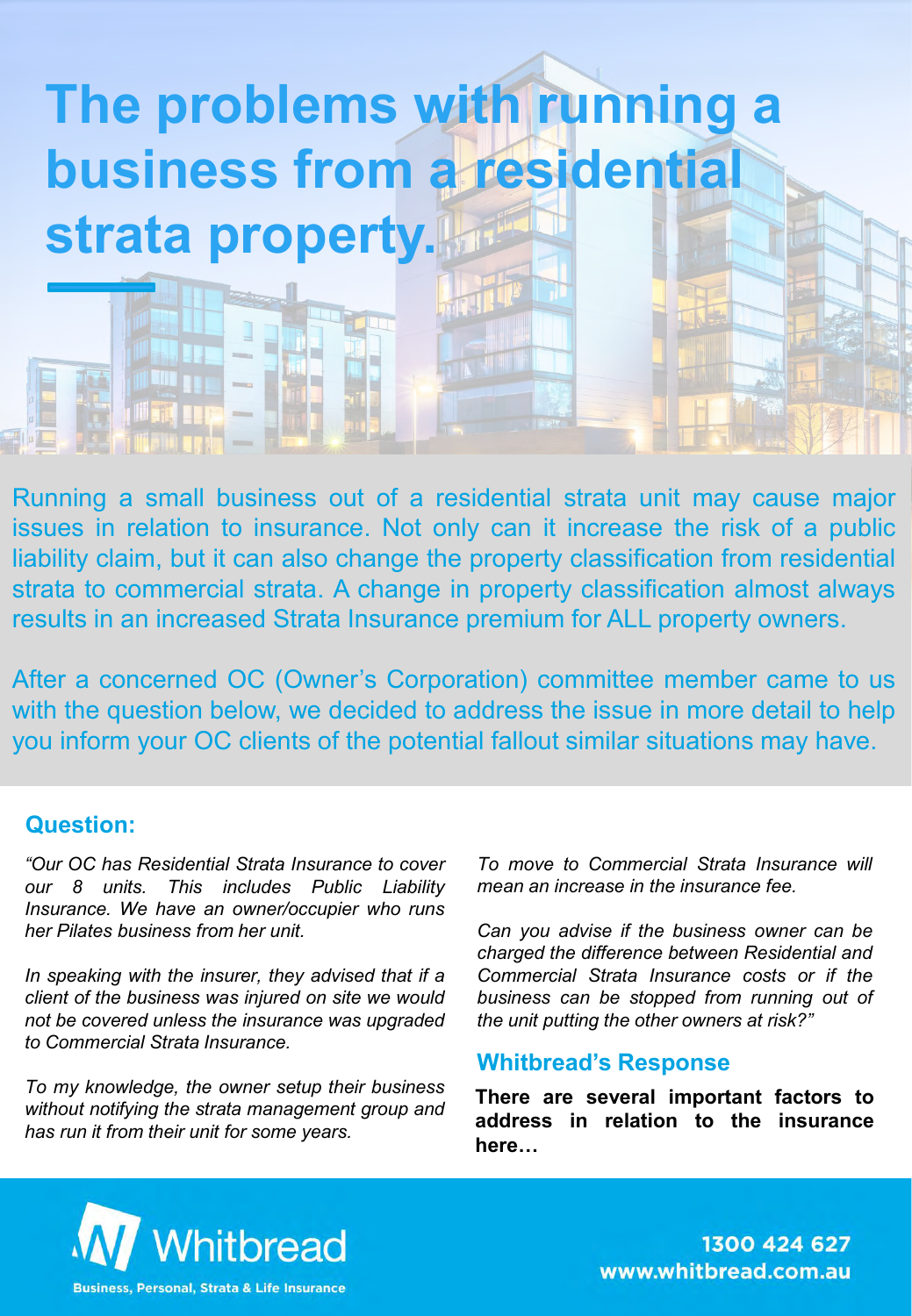# **Businesses in a Residential Strata**

### **1. Duty of Disclosure – Tell the insurer and / or insurance broker**

Before entering into a contract of general insurance with an insurer, the OC has a duty under the Insurance Contracts Act 1984, to disclose to the insurer every matter that they know, or could reasonably be expected to know, is relevant to the insurer's decision whether to accept the risk of the insurance and, if so, on what terms.

The OC has the same duty to disclose those matters to the insurer before they **renew**, **extend**, **vary** or reinstate a contract of general insurance.

Essentially, the OC has a duty to disclose to the insurer **anything** that may increase or change the risk at the property. For example, knowledge that an owner or tenant is running a business from their unit.

If changes like these are **not disclosed** on the insurance schedule, and a claim is made, it is very likely the insurer would deny the claim.

Denial in such instances could be based on nondisclosure, particularly if risks like this are outside the insurer's underwriting guidelines. The insurer could even go so far as to cancel the policy and refund the insurance premium paid. The OC would then be exposed to the costs and outcomes associated with a claim.

However, if the **insurer is informed** of a business being operated from a unit, and they have the opportunity to amend the policy according to their risk appetite, a claim would more than likely be covered by the insurance – subject to the terms and conditions of the policy wording.

# **2. Non-disclosure extends beyond Strata Insurance – tell your clients!**

It is worth noting that the issue of non-disclosure applies to **all policies** in place at a Strata property. Therefore, it is important for **all relevant insurers** to be notified of any changes in circumstances within a property.

In this instance, in addition to the Strata Insurance, it is important for the Landlord and / or Contents Insurer to know about any business activity taking place within the insured unit. This will help to ensure that insurance cover is maintained under the relevant policy.

Often, insurers may be happy to note on the Landlords / Contents Insurance policy schedule that a business is operating within the unit, but again it is up to the individual insurer as to whether they are able to cover it. If the insurer is not satisfied with the change in circumstances, the owner in question may require a Business Insurance policy.





1300 424 627 www.whitbread.com.au